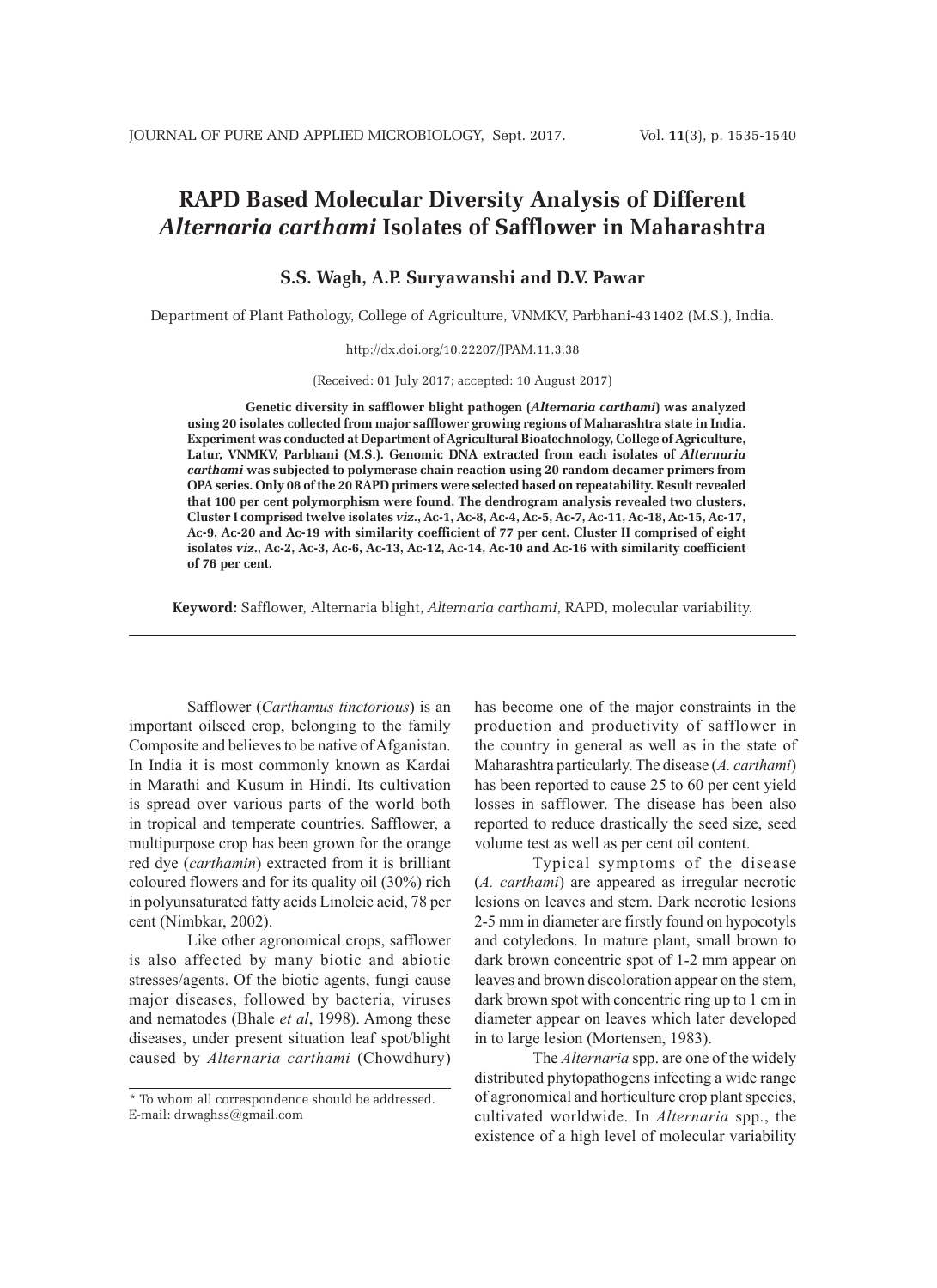have earlier been reported by several workers (Ramjegathesh and Ebenzar, 2012; Rajender *et al.,* 2013; Giri *et al*., 2014; Nikam *et al*., 2015). The variants within population of the phytopathogen may certainly affect the rate of disease development and can induce infections even in disease tolerant or resistant host plant species. To develop an effective programme of breeding for disease resistance comprehensive understandings of molecular variability are essential. Therefore, in present studies, molecular variability of *A. carthami*  isolates collected from various agro-climatic zones and geographical regions of state of Maharashtra was attempted.

### **MATERIALS AND METHODS**

#### **Molecular variability among** *A. carthami* **isolates**

Molecular variability among 20 isolates of *A. carthami* was analyzed by RAPD molecular markers. The study was conducted at Vilasrao Deshmukh College of Agricultural Biotechnology (constituent to VNMKV, Parbhani), Latur, applying following standard procedures and protocols.

### **Isolation genomic DNA**

The genomic DNA of 20 test isolates of *A. carthami* was isolated, separately by using standard 2 % Cetyl trimethyl ammonium bromide (CTAB) extraction method (Doyle and Doyle, 1990). For the purpose, liquid cultures of the test isolates were raised separately in the glass conical flasks (250 ml capacity) filled with Potato dextrose broth (100 ml / flask) to generate mycelium. Mycelial mat of the test isolate was ground (0.5 g mycelium) with white glass wool, using sterile mortar and pestle.

About 500 mg of lyophilized fungal material was ground in liquid nitrogen, dispersed in 800 µl of 2 % CTAB extraction buffer at 65°C in water bath for 45 min. An equal volume of Phenol : Chloroform : Iso-amyl alcohol (25:24:1 v/v) was added, mixed well and centrifuged (7000 rpm, 10 min). The upper aqueous phase was transferred to a fresh tube and added equal volume of Chloroform : Iso-amyl alcohol (24 : 1), mixed well and centrifuged (1000 rpm, 10 min.). Further, nucleic acids were precipitated by adding 0.6 volume of ice cold isopropanol and collected by centrifugation (12000 rpm for 30 min.). Pellet was washed twice with 70 % ethanol, air dried and solubilised in 200 µl TE buffer (10 mM Tris-HCL, 1mM EDTA, pH

8.0). Further RNA contamination was removed by RNase treatment (Fermentas U.K.) for one hour at 37°C. The extracted DNA was resolved on 0.8 % agarose gel, quantified by spectrophotometer and stored at -20°C for further use.

# **Quantification of DNA**

Spectrophotometer was used for quantitative and qualitative analysis of the DNA of the test isolates. Five µl of DNA sample was added in Cuvette carrying 0.995  $\mu$ l of sterile H<sub>2</sub>O and absorbance was measured at 280 nm wavelength. Similarly, the purity of DNA was checked by measuring the ratio of OD at A260/A280 nm. The quantification of DNA was calculated by using following formula.

DNA  $(\mu g/\mu l)$  = OD at 260 nm X dilution factor X 50/1000

#### **RAPD analysis of** *A. carthami* **isolates**

The PCR protocol for RAPD reaction was optimized with various PCR components and thermal cycler programme as detailed below.

Master mix  $(24 \mu l)$  containing all of the above reactants, except template DNA was dispensed in autoclaved PCR tubes (0.2 ml). Genomic DNA of each isolate of *A. carthami*  was added to the individual tubes containing the master mix. The content of each tube were mixed by tapping with fingers, followed by a brief spun to collect the content at bottom of the tube. These tubes were placed in Thermocycler (Bio Rad, USA) and subjected to PCR according to the standardized protocol given below.

### **Standardized PCR protocols for amplification of DNA**

A PCR master mix in sterile distilled water with all of the above mentioned compounds in required quantities were prepared and amplifications were done through Thermal Cycler, using following PCR conditions.

The amplified RAPD product was separated by electrophoresis in 1.5 % agarose gel with 1 X TAE buffer, stained with ethidium bromide (0.5  $\mu$ g/ml) at 90 V for 1.0 to 1.5 hrs. and photographed using gel documentation system (Alpha Innotech, USA). The sizes of the amplification product were estimated using 100 bp to 1 kb ladder (Fermentas, UK). The polymorphism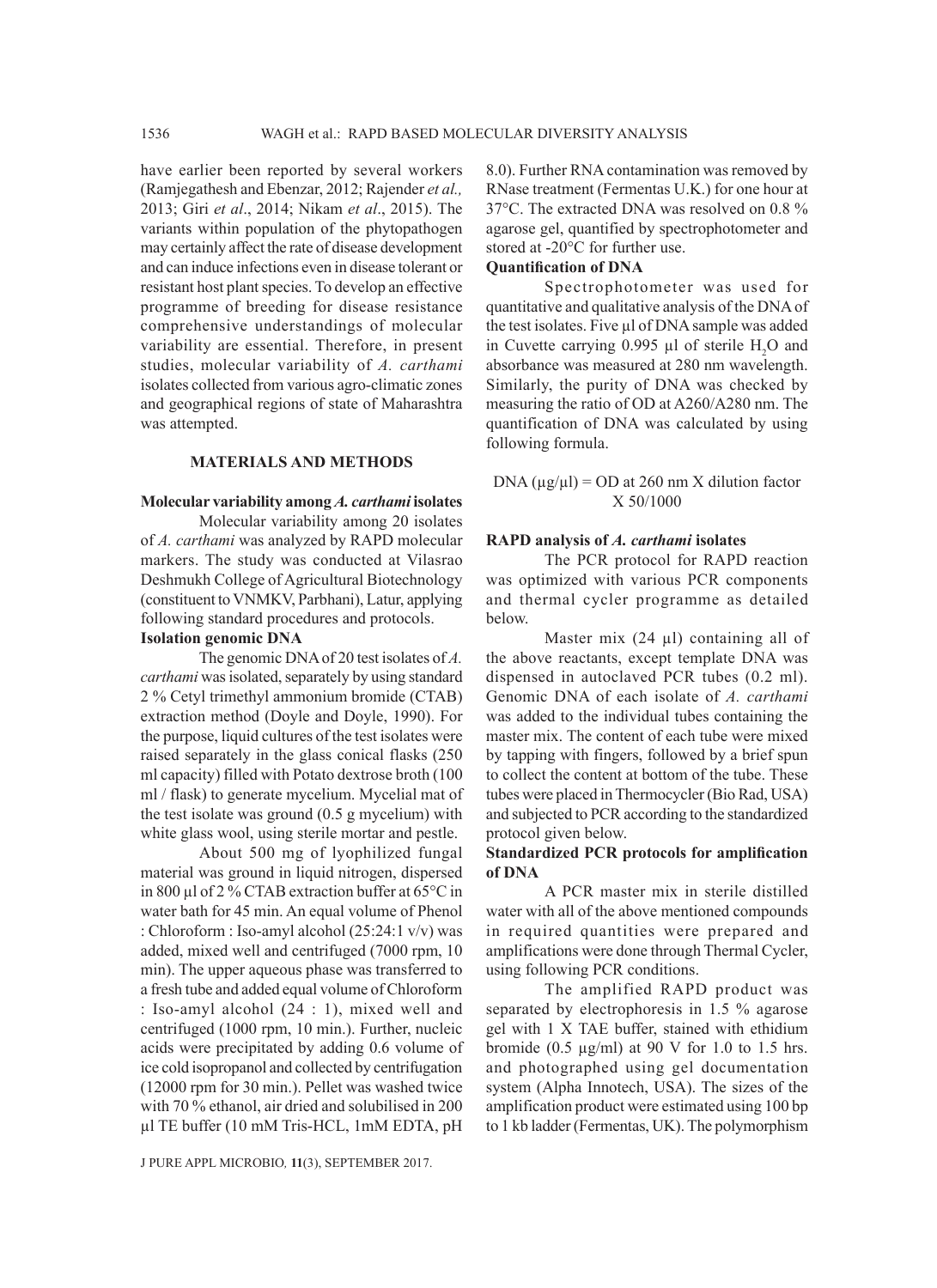| Sr.            | <b>PCR Components</b> |                                    | Required          |                  | Volume /        |  |
|----------------|-----------------------|------------------------------------|-------------------|------------------|-----------------|--|
| N <sub>0</sub> |                       |                                    | Concentration     | reaction         |                 |  |
| 1              |                       | <b>PCR Buffer</b>                  | 1X                | $2.5 \mu l$      |                 |  |
| 2              | Mgcl <sub>2</sub>     |                                    | $1.5 \text{ mM}$  | $1.5 \mu$        |                 |  |
| 3              |                       | dNTP mix                           | $200 \mu m$       | $0.2 \mu l$      |                 |  |
| 4              |                       | Random Primers (Kit-A operon tech) | $0.4 \text{ pm}$  | 1 ml             |                 |  |
| 5              |                       | Taq DNA Polymerase                 | 1.5 <sub>U</sub>  | $0.3 \mu$ l      |                 |  |
| 6              |                       | Template DNA                       | 30 <sub>ng</sub>  | $1 \mu l$        |                 |  |
| 7              |                       | Nuclease free water                |                   | $18 \mu l$       |                 |  |
|                | Total                 |                                    |                   |                  | $25.0$ µl       |  |
|                | Sr. No.               | <b>Steps</b>                       | Temperature       |                  | Time            |  |
| 1              |                       | <b>Initial Denaturation</b>        | 94 $^0$ C         | 4 min            |                 |  |
| 2              |                       | Denaturation                       | 94 <sup>o</sup> C | 40 cycles        | 1 min           |  |
| 3              |                       | Annealing                          | $37 \text{ °C}$   |                  | 1 min           |  |
| 4              |                       | Primer Extension                   | $72\text{ °C}$    |                  | $2 \text{ min}$ |  |
| 5              |                       | <b>Final Extension</b>             | $72\text{ °C}$    | $10 \text{ min}$ |                 |  |
| 6              |                       | Final hold                         | $4^{\circ}C$      | Forever          |                 |  |

PCR Components used for molecular characterization study of *A. carthami*  isolates

was detected by comparing RAPD product of the test isolates of *A. carthami*.

# **Data scoring and analysis**

The amplified products generated from RAPD-PCR reaction were resolved on 1.5 % agarose gel. The RAPD amplicons showing monomorphic and polymorphic pattern were scored and amplicon size was determined by comparison with 1 kb DNA ladder (Fermentas, U.K.).

RAPD fingerprint data was scored in present (1) or absent (0) forms, data matrices were generated and used to plot dendrogram exploited for phylogenetic analysis, by using Jacquards' similarity coefficient, using the software NTSYS pc2.02i.

# **RESULTS AND DISCUSSION**

### **Molecular variability of** *A. carthami* **isolates DNA fingerprinting profile**

The RAPD-PCR protocol described by Chavan, (2004) was used with some modifications to produce DNA fingerprinting profile of 20 fungal isolates of *A. carthami* species (Table 1 and Fig. 1).

The PCR amplification reaction was optimized by varying concentration of PCR components. Amplification reaction was carried out in 25 µl reaction mixtures containing 30 ng of fungal genomic DNA, 1X PCR buffer, 1.5 mM  $MgCl<sub>2</sub>$ , 0.25 mM dNTPs, 10 pmol primers and 1.50 U of *Taq* DNA polymerase. PCR amplification was performed in master cycler gradient, Eppendorf PCR thermocycler, and the program consisted of an initial denaturing at 94  $\rm{^0C}$  for 4 min, followed by 39 cycles comprising denaturation at 94  $°C$ , 1 min, annealing at  $37 \text{ °C}$  and extension of 2 min. at 72  $\rm{^0C}$ . The final extension was set at 72  $\rm{^0C}$  for 10 min. PCR amplified product was separated by electrophoresis on 1.5 % agarose gel in 1X TAE buffer, stained with Ethidium bromide and visualized under gel documentation system.

# **Diversity analysis using RAPD marker**

The genomic DNA of 20 isolates of *A. carthami* isolated from leaf blight diseased specimens of safflower was subjected for PCR amplification by using RAPD primers (Table 1). Initially 20 random primer *viz*., OPA-01 to OPA-20 were screened (random primer kit A, Operon Tech., USA). Among these, 08 primers produced large number of reproducible amplicons, which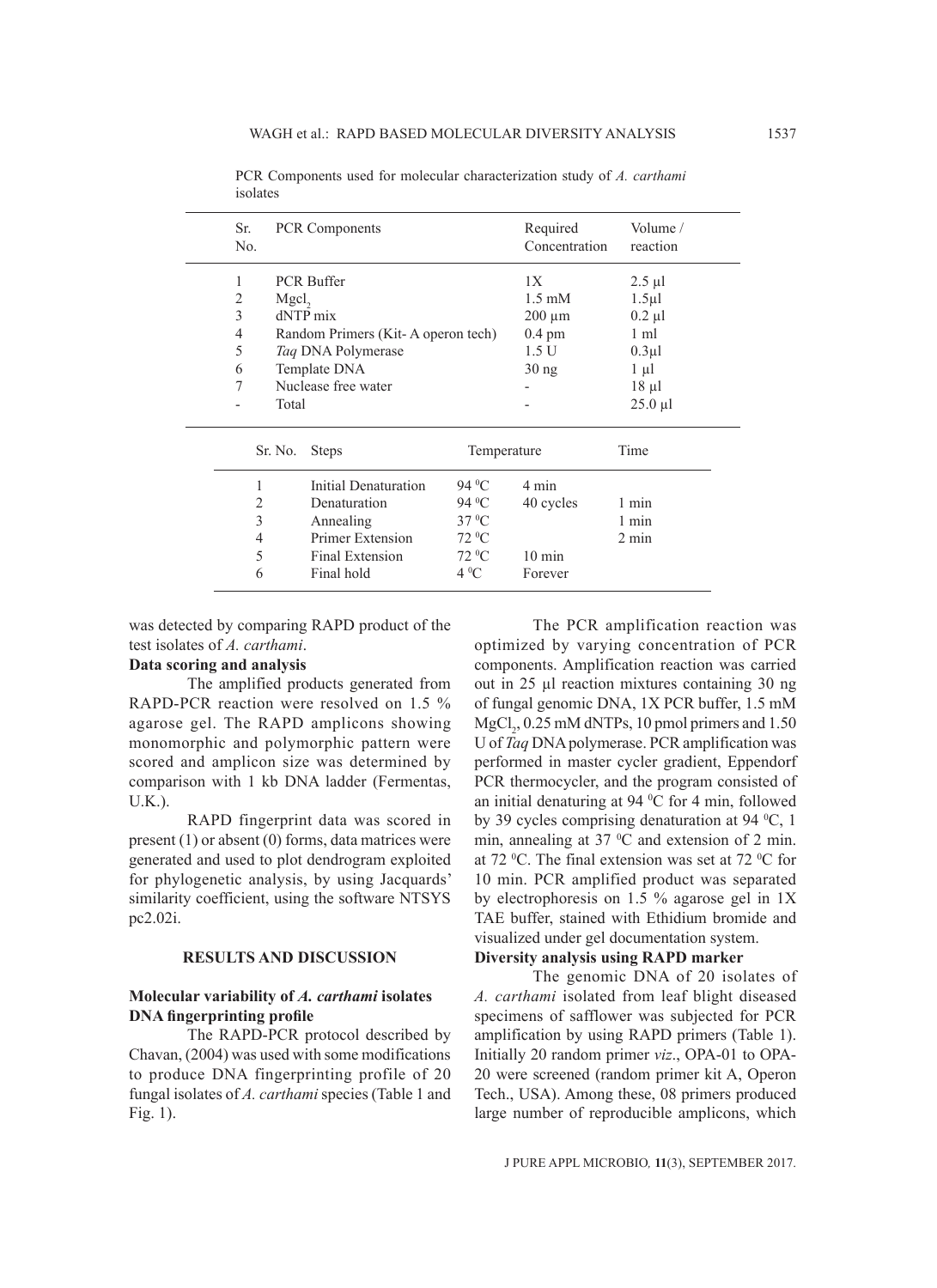were employed for molecular characterization of the 20 test isolates.

Twenty isolates of *A. carthami* obtained from the districts *viz*., Parbhani (AcPb), Nanded (AcNd), Hingoli (AcHl), Satara (AcSt), Osmanabad (AcOb), Beed (Bd), Aurangabad (AcAb), Jalna (AcJl), Yavatmal (AcYt), Washim (AcWs), Akola (AcAk), Latur (AcLt), Ahamadnagar (AcAn), Dhule (AcDl), Buldana (AcBl), Amravati (AcAm), Nandurbar (AcNb), Nasik (AcNs), Solapur (AcSl) and Jalgaon (AcJg) characterized at molecular level by using 20 random primers from OPA series i.e. OPA 1 - 20. Results indicated that among the primers tested, *viz.,* OPA-01, OPA-03, OPA-04, OPA-05, OPA-10, OPA-13, OPA-18 and OPA19 were found more polymorphic and generated

significant data for discrimination of the test isolates.

The average size of amplicons generated by the test primers was ranged between 100 bp to 10 kb. The RAPD-PCR amplification result showed that about 08 RAPD primers generated a total of 609 bands, which were found polymorphic with an average of 76.12 bands per primer. The primer OPA-04, OPA-13 and OPA-18 were found more informative, as they could generate total number of 114, 97 and 93 bands, respectively, followed by the primers, OPA-10 (84), OPA-19 (75) and OPA-05 (65). Primer OPA-03 and OPA-01 generated lowest number of bands i.e. 40 and 41, respectively (Table 1). All amplicons were found polymorphic with 100 % polymorphism.

**Table 1.** List of RAPD primers and polymorphism generated during fingerprint analysis of 20 isolates of *A. carthami*

| Sr.<br>No. | Primer    | Sequence $(5'-3')$ | Total no.<br>of band | Total no. of<br>polymorphic<br>band | Total No. of<br>monomorphic<br>band | Polymorphic<br>$(\%)$ |
|------------|-----------|--------------------|----------------------|-------------------------------------|-------------------------------------|-----------------------|
|            | $OPA-01$  | <b>CAGGCCCTTC</b>  | 41                   | 41                                  | 00                                  | 100                   |
| 2          | $OPA-03$  | AGTCAGCCAC         | 40                   | 40                                  | 00                                  | 100                   |
| 3          | $OPA-04$  | AATCGGGCTG         | 114                  | 114                                 | 00                                  | 100                   |
| 4          | $OPA-0.5$ | AGGGGTCTTG         | 65                   | 65                                  | 00                                  | 100                   |
| 5          | $OPA-10$  | <b>GTGATCGCAG</b>  | 84                   | 84                                  | 00                                  | 100                   |
| 6          | $OPA-13$  | CAGCACCAC          | 97                   | 97                                  | 00                                  | 100                   |
| 7          | $OPA-18$  | AGGTGACCGT         | 93                   | 93                                  | 00                                  | 100                   |
| 8          | $OPA-19$  | <b>CAAACGTCGG</b>  | 75                   | 75                                  | 00                                  | 100                   |
|            | Total     |                    | 609                  | 609                                 | 00                                  | 800                   |
|            | Mean      |                    | 76.12                | 76.12                               | 00                                  | 100                   |
|            |           |                    |                      |                                     |                                     |                       |



J PURE APPL MICROBIO*,* **11**(3), SEPTEMBER 2017. **Fig. 1.** Dendrogram based on RAPD analysis depicting relationship between 20 isolates of *A. carthami*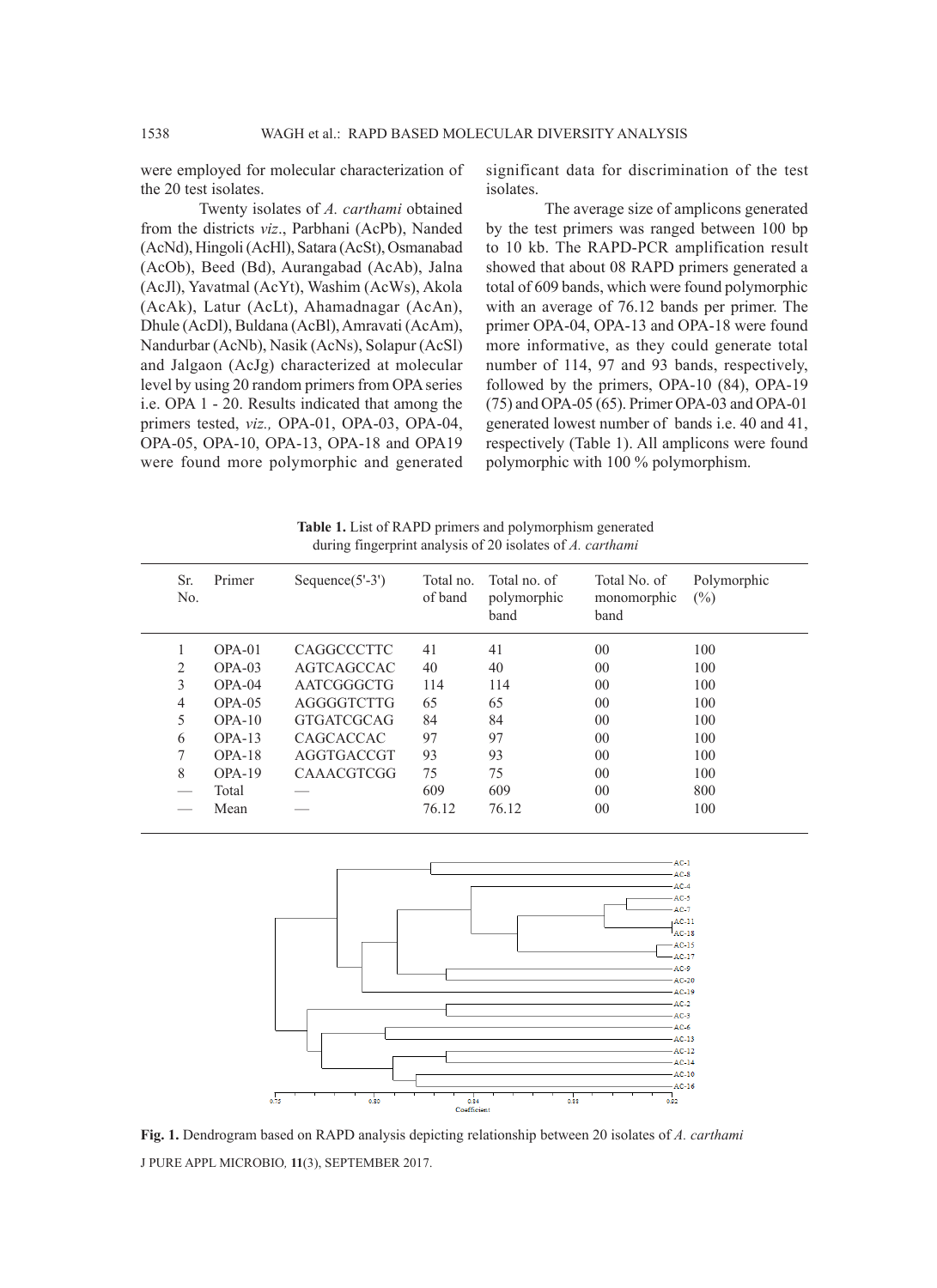# **Cluster analysis of RAPD DNA fingerprint**

The data obtained by RAPD markers was analyzed by NTSYS pc2.02i and dendrogram was dipicted by using Jaccard's Similarity Coefficient and genetic similarity matrix was obtained.

Dendrogram generated based on UPGMA analysis of RAPD data grouped all the test isolates of *A. carthami* into two major clusters (Fig**.** 1). These clusters were formed on the basis of genus as well as regional level. In the Cluster I, there were twelve isolates of *A. carthami* from Nanded (Ac-1), Washim (Ac-8), Yavatmal (Ac-4), Jalna (Ac-5), Solapur (Ac-7), Nandurbar (Ac-11), Dhule (Ac-18), Nasik (Ac-15), Amravati (Ac-17), Osmanabad (Ac-9), Latur (Ac-20) and Hingoli (Ac-19) districts of Maharashtra state and similarity coefficient of this group was 77 percent. Cluster II comprised of eight isolates from Akola (Ac-2), Beed (Ac-3), Buldana (Ac-6), Ahamadnagar (Ac-13), Satara (Ac-12), Aurangabad (Ac-14), Jalgaon (Ac-10) and Parbhani (Ac-16) districts of Maharashtra state and similarity coefficient of this group was 76 per cent.

Minimum coefficient of similarity of 78 per cent was observed in Hingoli isolate (Ac-19) in cluster I. This was followed by the isolate from Buldana (Ac-6) and Ahamadnagar (Ac-13) with 80 per cent; Jalgaon (Ac-10) and Parbhani (Ac-16) with 82 per cent, coefficient of similarity in cluster II; Nanded (Ac-1) and Washim (Ac-8) with 82 per cent, Osmanabad (Ac-9) and Latur (Ac-20) with 83 per cent, coefficient of similarity in cluster I; Akola (Ac-2), Beed (Ac-3), Satara (Ac-12) and Aurangabad (Ac-14) with 83 per cent, coefficient of similarity in cluster II. Whereas, maximum coefficient of similarity was recorded in Dhule (Ac-18) and Nandurbar (Ac-11) isolates with 92 per cent in cluster I. This was followed by the Amravati (Ac-17) and Nasik (Ac-15) isolates with 92 per cent of coefficient similarity; Solapur (Ac-7) and Jalna (Ac-5) isolates with 91 per cent of coefficient similarity and Yavatmal isolate (Ac-5) with 84 per cent of coefficient similarity in cluster I.

Genetic / molecular diversity among *Alternaria* spp. was demonstrated earlier by many workers. Prasad *et al.* (2003) reported significant molecular variability amongst the five isolates of *A. solani* from the districts of Northern Karnatka (Raichur Dharwad, Gulberga and Benglore). Pandey *et al.* (2005) reported that though the *A*.

*solani* isolates showed close similarity at molecular level, but there existed variability amongst the isolates of *A. solani* at pathogenic and cultural level. Kumar *et al.* (2008) reported molecular variability 11 isolates of *A. solani* and group the isolates into two clusters. Cluster 1 comprised So, Dh, Sh and Va-5 as closely related with more than 80 per cent similarity coefficient. Naik *et al.* (2010) studied molecular variability of *A. solani* isolates, applying RAPD-PCR analysis and reported that isolates AsR5, AsD4 and AsG3 were closely related; whereas the isolates AsB2 showed distinct polymorphism with hyper virulence and pathogenic variability. Naresh *et al.* (2012) studied molecular variability among five *A. carthami* isolates and reported about 0.89 genetic similarities between Ac-3 and Ac-4 isolates; while it was minimum 0.42 with Ac-1. The isolates Ac-1 showed maximum diversity. On the basis ISSR markers the isolates in group 1 included Ac-2 and Ac-4 and group 2 included Ac-1, Ac-3 and Ac-5. Giri *et al.* (2014) reported a high degree of genetic variability among *A. brassicae* isolates and grouped the test isolates in two major groups *viz*., group 1 comprises seven isolates (VR, DV, P-7, P-10, LM, KR and ND) with 18 per cent similarity; while group 2 comprise three isolates (GD, KA and AS) with 24 per cent similarity. Nikam *et al.* (2015) studied molecular variability of among the isolates of *A. solani* and reported that the isolates AsBd and AsHl as closely related with 85 per cent genetic similarity; while the isolates AsHl and AsJl showed only 501 per cent genetic similarity.

Thus, in present study pathological, cultural, morphological and molecular variability observed among the isolates of *A. carthami* may be attributed to their geographic distribution in the Maharashtra state, long tern influence of weather parameters at a particular location, ability of the pathogen to adopt the safflower varieties grown etc.

#### **ACKNOWLEDGEMENT**

I greatly acknowledge to my Research Guide, Dr. A. P. Suryawanshi Professor, Department of Plant Pathology, College of Agriculture, Latur and Head, Dr. K. T. Apet, Department of Plant Pathology, Vasantrao Naik Marathwada Krishi Vidyapeeth, Parbhani for their support during

J PURE APPL MICROBIO*,* **11**(3), SEPTEMBER 2017.